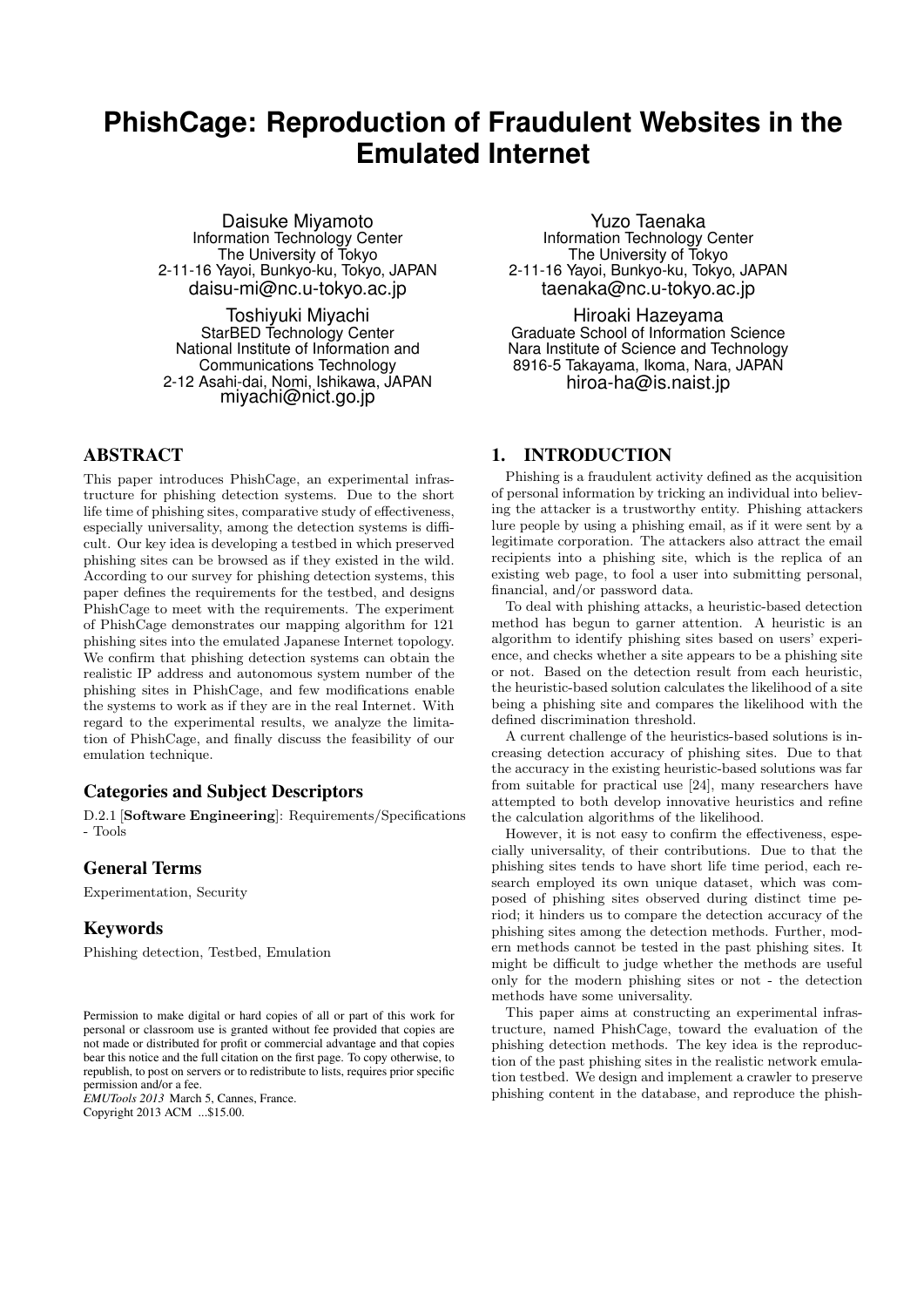ing sites based on the Internet emulation methods [9]. Due to that the methods allows experiments to keep their realism in regard to the facility of the testbed, the phishing content are not only able to browse as if the website exists, but also delivered from web servers which are almost the same as the real phishing server.

Based on these designs, we constructed our testbed by 471 of KVM instances on StarBED's eleven nodes. Our testbed emulated Japan Internet topology with realistic IP addresses, and 112 phishing sites were able to browse. The phishing servers were assigned the phishing sites' IP addresses and were located at the phishing sites' autonomous system, in all of which had been observed in the wild. Even if PhishCage had no connectivity to the real Internet, the phishing detection methods worked regardless of the difference between real Internet and emulated one.

The rest of this paper is organized as follows. Section 2 explains our related work, and section 3 describes the design of PhishCage. Section 4 demonstrates our experiment, and section 5 discusses the limitation. Section 6 shows our future work, and finally summarizes our contribution in section 7.

#### 2. RELATED WORK

This section briefly summarizes our related work. We first describe the current challenges in security testbed, and explain the state of the art in phishing detection systems.

#### 2.1 Security Testbed

A testbed is a common platform for security experiment since it allows observing of cyber attacks in a controlled manner. Testbed nodes are connected only to the controlled networks for keeping them physically isolated from the Internet. However, malwares captured in the wild often behave differently when they run in a testbed, since they are designed to be difficult to analyze.

There are many research contributions for obtaining realistic result. Giving controlled Internet access to the software runs on the testbed is one solution [2], although it has possibility to exert a bad influence to the wild. The other challenge is improving the realism for a security testbed. According Cavlet et al. [5], it should not be possible for software running on a testbed to easily detect that is running on the testbed. They also required that the environmental setup should be as close as possible those of typical equivalent environment in the real world. Miwa et al. improved realism by development of mimetic Internet which gives mimic information when malwares checked if it runs in a testbed [13]. In their environment, malwares are tricked as if they ran in the wild.

Security experiments for network systems also require the realism. For the experiments of the end-to-end network, Sanaga et al. emulated capacity of a network link, delay packets, and introduce packet loss [18]. Hazeyama et al. developed the emulated Internet which had a similar topology of the Internet for evaluating their Autonomous System(AS)-level traceback system [9]. Their idea was allocating one AS to one physical / virtual node. Emulation of the real Internet made a testbed increase realism, however, it was difficult to construct an experimental network which had same size, same facilities, and / or same characteristics of the real Internet. Therefore, some emulation techniques should be taken to solve trade-offs among the scale of a testbed.

#### 2.2 Phishing Detection Systems

There are two distinct approaches for identifying phishing sites. One is URL filtering. It detects phishing sites by comparing the URL of a website where a user visits with a URL blacklist, which is composed of the URLs of phishing sites. Unfortunately, the effectiveness of URL filtering is limited. In 2007, the detection accuracy of URL blacklistbased systems was roughly 70% [24]. In 2009, Sheng et al. reported [19] that URL blacklists were ineffective when protecting users initially, as most of them caught less than 20% of phishing sites at hour zero. The rapid increasing of phishing sites hinders URL filtering to work sufficiently due to the difficulty of building a perfect blacklist.

The other approach is a heuristic-based method. There are many heuristics have been proposed that are categorized into several types as follows.

**URL-based heuristics**: The phishing sites' URLs and legitimate ones tend to differ. According to the heuristicbased systems [1, 6, 25], the length of the phishing URL is long, the URL uses IP address instead of fully qualified domain name (FQDN), it employs a similar or otherwise legitimate-sounding domain name, and it contains symbols such as an at-mark, many hyphens or dots.

The FQDN appeared in the URL also gives hints to the heuristics. Checking the life time duration of the issued website is well-known heuristic as most phishing sites' URL expired in short time span. Some heuristics observes the abuse of International Domain Name [11].

Whittaker et al. [22] proposed to analyze AS numbers to which the page's hosts correspond using the routing data. Remind that phishing sites are often hosted on botnets whereas the legitimate enterprises use reputable hosting services. They explained that AS numbers gave a more accurate picture of IP address association than looking at IP address subnets.

**Content-based heuristics**: The phishing content appears look-alike legitimate ones, but the heuristic finds the difference by analysis of the content. According to Neil et al. [6], many phishing sites have silly misspellings and / or grammatical errors. The suspicious hyperlinks, input forms, and the abuse of logo or trade marks are also analyzed.

Several researches [25] employed information retrieval techniques. When their heuristics attempt to identify phishing sites, they feed keywords extracted from the content, and they then check if the site appears the top 30 search results. Xiang [23] updated this heuristics by using name entity recognition techniques.

Visual Similarity-based detection systems [8, 12] compare the visual appearance between a suspected phishing site and a legitimate site which is spoofed. When the two sites are too similar, a phishing warning is raised. The heuristics monitor the overall visual appearance such as text pieces, styles, images, and estimate the similarity with comparison algorithm, e.g., Earth Mover Distance.

The rest of heuristics employ other information sources. Amir [10] monitored the websites' certificate and its issuer, and Netcraft Inc., proposed to use the popularity of the website [15]. Our past research [14] employed the history of users' past trust decision which is also described that labeling as a phish or not.

#### 3. PHISHCAGE

In this paper, we propose PhishCage, an experimental in-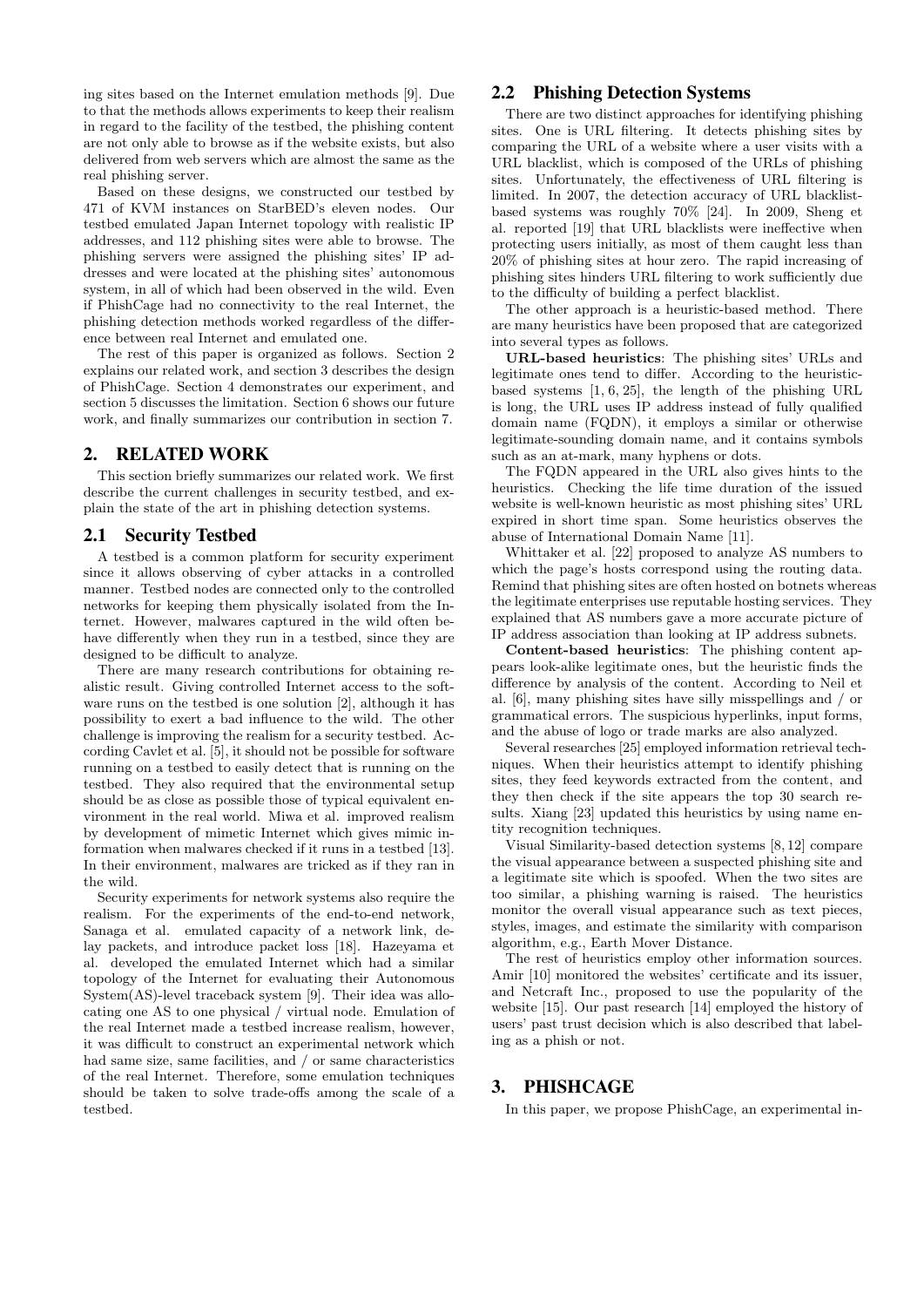frastructure for phishing detection methods. As we mentioned in section 1, it might be difficult to evaluate both effectiveness and universality of the methods. This paper tackles to the problem based on the emulation techniques. Our key idea is the reproduction of the past phishing sites in the realistic network emulation testbed. Regardless of the short life span in phishing sites, PhishCage enables the methods to work for the preserved phishing sites.

#### 3.1 Requirements

Essentially, the testbed must have realism, that is, the testbed has similar characteristics to the real Internet for evaluating phishing detection systems. From the view point of obtaining realistic results from the experiments, this section explores our requirements for the testbed.

As we explained in section 2.2, the current phishing detection methods require the website's URL, a domain name and its created date, IP address, and AS number in the cases of the URL-based heuristics. On the contrary, the contentbased heuristics require web content; when the heuristics analyze a website, its whole contents are able to browse as if they exist. Further, PhishCage should equip a function of a search engine or its search results for heuristics that are based on information retrieval techniques.

Based on these considerations, we show our requirements for the testbed as follows. The requirement 1 is general requirements for the testbed. Our testbed must not have Internet connections. The reproduced phishing sites can be accessed by the experimenters. Testbed nodes have six roles, including AS router nodes, phishing server nodes, information server nodes, and finally a phishing detection node.

**An AS router node** represents an AS border router. The node is assigned own AS number, and interconnects to its neighbor ASes based on the real Internet topology. It also advertises realistic network routes to the neighbor ASes, and receives the routes from the neighbors.

**A phishing server node** hosts a phishing site. The node runs HTTP server to respond phishing content to the request from a phishing detection node. The phishing content can be browsed as if the website exists. The IP address of the node is as same as that in the wild.

**An information server node** provides information for a phishing detection node. It provides the name resolution function and responses the realistic IP address. It also stores the check results of heuristics such as WHOIS and search results in the wild, and responses to the heuristics runs in the test environment.

**A phishing detection node** runs a phishing detection system to check the phishing site hosted on phishing server nodes. When the site employs FQDN in its URL, the node queries to a DNS server which runs on the information server node. If a heuristics needs to check the creation date of the FQDN, it also asks to the information server node.

## 3.2 Design

Due to the nature of this study, the reproduced phishing sites must be accessed only by the experimenter. Hence, we decide that the experimental network is quarantined from the Internet.

The study also employs an AS-level aggregation method for the emulation of the phishing sites, because of the limited numbers of the usable nodes in network emulation testbeds. The aggregation is that AS router nodes and phishing server



**Figure 1: Crawler for phishing sites**

nodes are organized into one machine. In our testbed, an AS node hosts the all phishing sites found at the AS in the wild. For example, if phishing sites were found at the AS  $\#1$ , the AS node which represents AS #1 delivers these phishing sites. The AS node is also assigned the IP addresses of the phishing server nodes as alias IP addresses in order to accept the connection from a phishing detection node.

As we mentioned in section 3.1, the phishing detection methods requires the website's URL, a domain name and its created date, IP address, AS number, and the content. These factors in the testbed can be as same as that in the wild even if the testbed employs the AS-level aggregation to phishing sites. Accordingly, we assume that there is no loss of realism brought by the aggregation.

## 3.3 Implementation

We implemented a crawler to preserve phishing content in the database. Based on the phishing crawlers in the past researches [19, 25], we crawled phishing sites by using rendering engine of the modern browser due to the capability of JavaScript. Note that Phishing sites often employ JavaScript, whereas traditional web crawlers do not equip it.

Figure 1 illustrates our implemented system. First, an information discovery node receives the URL of Phishing sites from external data resources, and it then stores the URL into phishing database. A web crawler periodically checks the URL, and accesses to the newly registered URL after it adds an unique identifier for the website in HTTP request header. The proxy server removes the identifier from the request, sends it to a phishing web server. After the proxy server receives web content from the server, it stores the content related to the identifier. Such crawling session will finish when the whole content in the website has loaded or threshold time has passed.

For reproduction of the phishing sites, we also implemented a web server. When the server receives HTTP request from a web browser, the server obtains the unique identifier from its URL by querying phishing database. Based on the identifier, the server sends the preserved content, that are stored when a web crawler visited to the URL, to the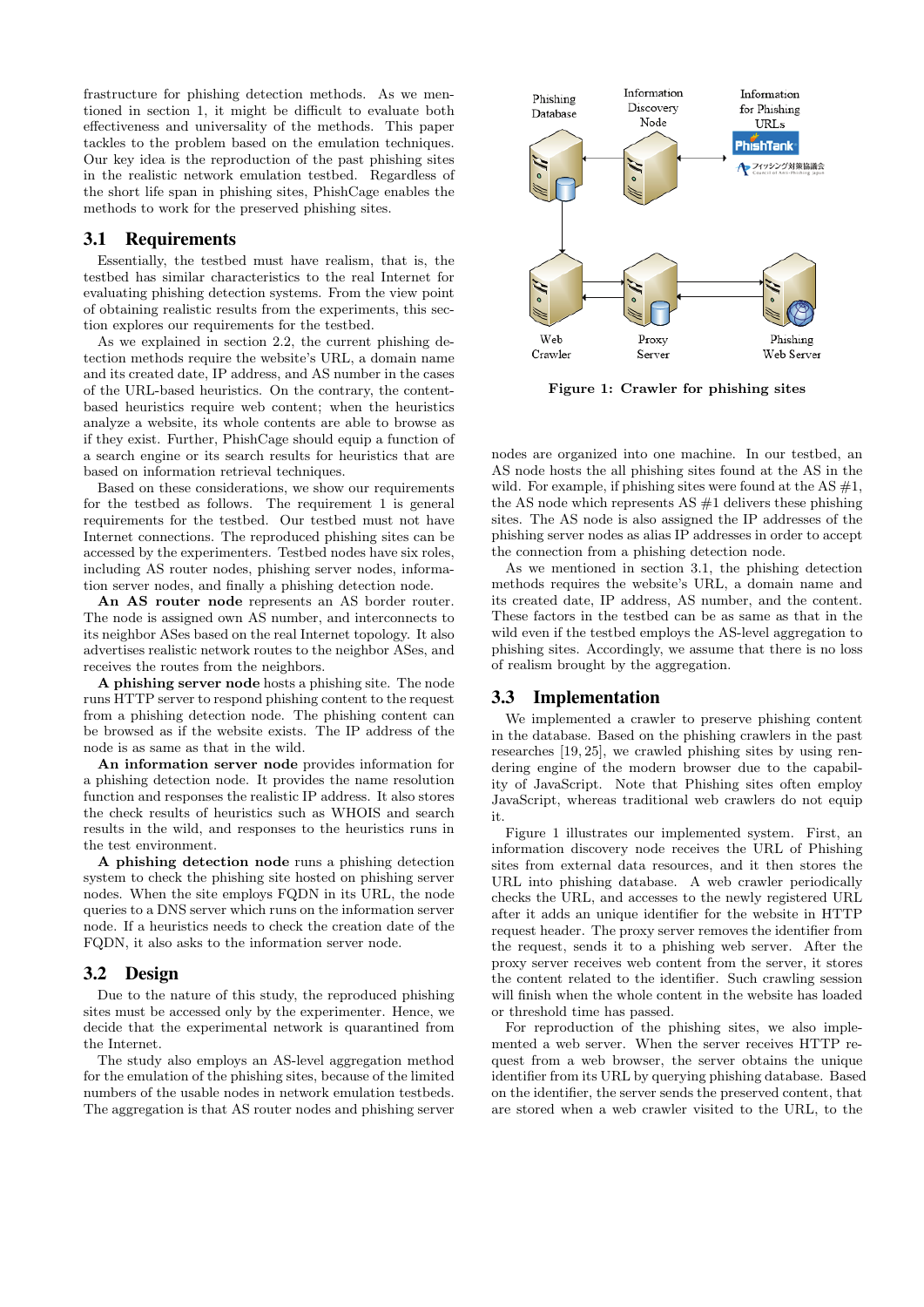

**Figure 2: Network topology for our experiment**

browser. We then configured a DNS server to resolve the FQDN in phishing sites' URL to phishing server nodes. As we mentioned in section 3.2, the nodes are assigned phishing server's IP addresses as the alias addresses, and hence, a phishing detection node were navigated to the suitable phishing server node. While the server nodes ran a reverse web proxy which interconnected to our implemented web server, they were able to output the realistic phishing content.

## 4. EXPERIMENT OF PHISHCAGE

This section explains how we setup the environment, and it then describes our evaluation of PhishCage. The prior objective of the evaluation was verifying whether or not our idea, the AS-level aggregation was feasible to keep the realism. Our evaluation checked if a phishing sites was able to be browsed and it was delivered from the appropriate AS node.

#### 4.1 Experimental Setup

For constructing phishing server, we collected several information sources as follows.

**Configuration of Network Topology**: Our testbed employed the emulated Internet for network topology. AnyBed [21] is a useful tool for constructing the emulated Internet. It requires two configuration files. One is the physical network configuration file which describes testbed specific information such as hardware address of nodes and wiring among network switches. Other one is the logical network configuration file which describes network topology. Given CAIDA's AS Relationships Dataset (ASRD) [4] and a Routeviews Prefix to AS mappings Dataset (PFX2AS) [3], AnyBed can generate the network configuration file in which every BGP router advertises the realistic IP addresses. Due to the facility of the testbed, we filtered ASes to extract a subgraph. This paper employed the region based filtering [9] and constructed the network topology which represented Japan Internet including 469 of ASes.

**Phishing Dataset**: During September to November 2011, we stored the content of 50,451 phishing sites. Phishing URLs were reported phishing sites at PhishTank [16] and Council of Anti Phishing in Japan [7]. Of the 50,451 websites, 854 were found in Japanese ASes, and we obtained the contents of 121 websites; the rest were already expired when



**Figure 3: Workflow in the PhishCage**

we tried to browse. We also checked the websites by heuristics described in section 2.2 and stored the detection results brought by heuristics into a database. The schemes of the database were organized the phishing site's URL, FQDN, its IP address, an AS number in which the IP address belonged, WHOIS result by submitting domain name, search result by submitting keywords, and the date of checking the website.

By using these datasets, we constructed PhishCage as shown in Figure 2. Our experiment configured eleven physical nodes of StarBED [20] that had 2 *×* Intel 6-Core Xeon X5670 CPU, 48GB memory, 2 *×* 500 GB SATA hard disk drives and 4 gigabit ethernet controllers. All nodes were installed Debian 6.0. Of the eleven nodes, ten nodes ran KVM instances to setup the emulated Internet. Each instance had 512 MB memory and 10 GB virtual hard disk. They were also installed Debian 6.0 and were equipped with Quagga [17], the most used open routing software. As we explained in section above, we prepared the physical configuration files for the KVM instances and the logical configuration files based on ASRD and PFX2AS, and finally made AnyBed generate the configuration files for OS and Quagga. The rest one physical node was used to manage each instance by providing DHCP, DNS and information for a phishing detection node. In addition, it took a couple of hours for building our test environment, excepting the install of OS to the physical / virtual node. But after we installed one physical node and one virtual node, we were able to copy the installed disk image to other nodes.

#### 4.2 Functional Verification

Based on the phishing sites' IP addresses, PhishCage assigned the address and ran HTTP server for each AS node. When the AS node received an HTTP request, the node delivered the phishing sites by reassembling the stored content. We also configured the information server to run DNS server for resolving the phishing site's FQDN to IP address.

From the view point of the functional verification, we browsed the reproduced phishing sites. For a phishing detection node, our experiment created one KVM instances which connected to the emulated Internet. It then checked if the sites were available by browsing from the phishing detection node. Figure 3 illustrates the workflow. If a phishing URL was not employed an IP address, the phishing detection node (1) resolved its FQDN to the information server node, and (2) obtained the IP address of the phishing site. It then (3) accessed to the phishing server's IP address through the emulated Internet. The phishing server checked if the con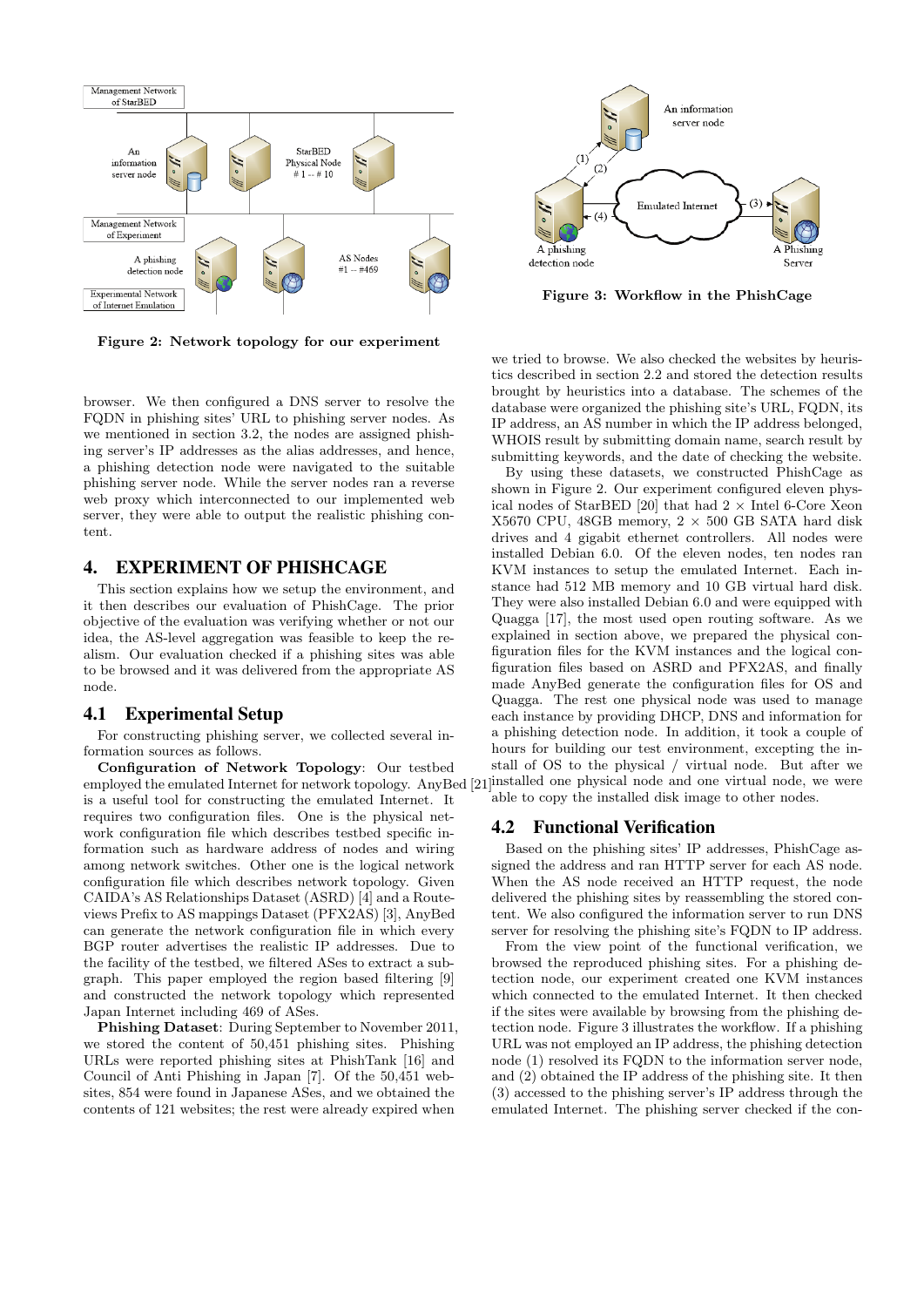tent has been stored, and finally (4) sent the entire phishing content to the phishing detection node. This verification showed that almost of all websites were able to browse as they really exist. It also observed that an information server provided the realistic DNS resolution.

We also tested our implemented version of the heuristicsbased solution [25] which used eight heuristics. Of the six of eight, the heuristics worked regardless of the environmental difference. The rest of heuristics employed WHOIS results and search engine's result, so we modified our implementation to retrieve them from the information server. Note that the modification was negligible in this case.

We found that two exceptional patterns that we could not browse the sites. One was that the content were not correctly stored. Some phishing sites embedded the contents of the legitimate sites with SSL. Due to that we stored the content at the proxy, the content could not be captured because of the encryption.

The other was similar to the SSL, but it embedded the other phishing site's content via IP address. Assigning every IP address linked in the web page was not the suitable due to the scale of the emulated topology; our experiment emulated the topology in Japan, but the content in the outside of Japan would not be loaded.

Our phishing emulation was that one AS node hosted all phishing sites have been discovered at the AS. The former problem was caused of our approach for storing phishing sites, rather than emulation techniques. However, even if we stored content without using the proxy server, the certificates in the wild and that in the emulated Internet might be different. The latter was caused of the size of the testbed, rather than emulation techniques. Accordingly, we believe that our emulation is feasible to keep the reality in the context of phishing detection systems. Increase of the testbed's scalability is important, but beyond the scope of this paper.

## 5. DISCUSSION

PhishCage reproduced phishing sites that have the same URL, the same IP address, the same AS number, and the same visual of the phishing site. But, some heuristics required such information that WHOIS results, search result, as shown in section 4.2. The phishing detection systems were still able to work when an experimenter accepted to modify their systems. An alternative approach was to develop functions of search engines for the testbed, however, it might be difficult due to the unknown specifications of them. Instead of browsing search engine, receiving the stored result from the information server would support for the systems to work.

The other approach was giving limited Internet access to the phishing detection node. Remind that the many nodes were assigned and advertised realistic IP addresses, and hosted phishing sites. To avoid the damage suffered from connecting these nodes to the Internet, we defined our requirements to have no Internet access. But, giving Internet access only to the phishing detection node had some advantages. However, even if the system can access to the search engine, its search result might differ from the search result of the day, the site was detected.

However, this approach could help reproducing phishing sites that embedded contents via SSL transactions. Emulating every certificate authority in the emulated Internet was difficult, but answering the verification results that were already stored to the heuristics was feasible.

## 6. FUTURE WORK

In our future work, we will develop a cooperative detection system between phishing and other incidents. Empirically, phishing sites are often hosted on botnets, networks of compromised PCs (bots) controlled by a bot master. Accordingly, checking if a website hosted on a bot or not, will give hints to identify a phishing site.

We consider that botnets can be categorized like a cloud service and hence, multiple bot masters might share the resources of bots in the case of "public" botnet. If various attacks are simultaneously performed in the bot, the cooperative detection can be established.

Imagine such case that a phishing detection system found a suspicious website, but the system cannot clearly determine the website as "phishing." The system will label it as "not phishing" even if the website is an actual phishing site. However, if the host of the website sent suspicious IP packets seems to be Denial of Service (DoS) attack, phishing detection system would be able to understand that the website is hosted on a bot; it can label the site as phishing.

Accordingly, we assume that the use of the information brought by different countermeasures will increase the detection accuracy. In order to achieve such detection systems, we will extend PhishCage to support the reproduction of multiple incidents. It is difficult to construct a suitable testbed due to the difference in attack vectors, however, the emulated Internet can be a feasible solution for generating DoS traffic [9], as well as phishing sites.

The difficulty in such cooperative methods would be various demands of time granularity. Phishing sites should be discovered in hour zero [19], but countermeasures of DoS often require to estimate the attack source in couple of minutes. The differences should be considered in the cooperative analysis method against multiple incidents.

## 7. CONCLUSION

This study demonstrated an emulation technique for phishing sites. To the best of our knowledge, this was the first study for reproduction of phishing sites within the network emulation testbed. According to our survey of phishing detection methods, the URL-based heuristics required the phishing site's URL, a domain name and its created date, IP address, and AS number. The content-based heuristics needed that the whole contents of phishing sites can be browsed as if they exist. Some content-based heuristics, that used information retrieval techniques, also needed to obtain search results.

This paper then defined the requirements of testbed for phishing detection systems, aspect from the realism. With regard to the requirements, we designed and implemented systems for preservation of phishing sites and reproduction of them.

For our analysis, we selected 121 phishing sites from observed 50,451 phishing sites. Based on the past studies of emulation techniques such as the emulated Internet [9], we constructed an emulated Japanese Internet topology which consisted of 469 ASes. Phishing servers were assigned the realistic IP address and located at the realistic AS, all of which had been observed in the wild. We confirmed that the almost phishing sites were reproduced as if they existed,